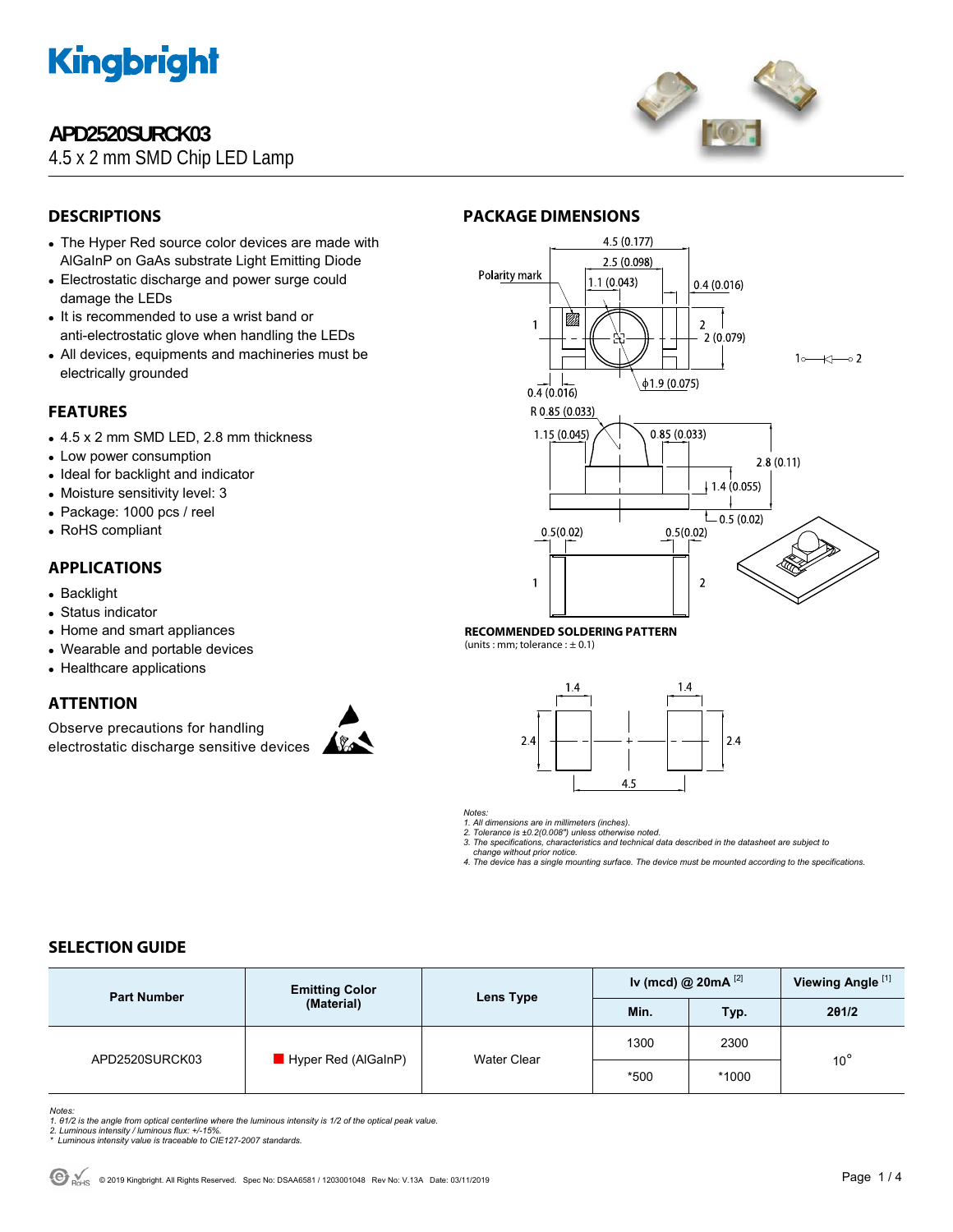# **Kingbright**

### **ELECTRICAL / OPTICAL CHARACTERISTICS at T<sub>A</sub>=25°C**

|                                                     | Symbol                     |                       | Value                    |                          |      |
|-----------------------------------------------------|----------------------------|-----------------------|--------------------------|--------------------------|------|
| <b>Parameter</b>                                    |                            | <b>Emitting Color</b> | Typ.                     | Max.                     | Unit |
| Wavelength at Peak Emission $I_F$ = 20mA            | $\lambda_{\rm peak}$       | Hyper Red             | 645                      | $\overline{\phantom{a}}$ | nm   |
| Dominant Wavelength $I_F = 20 \text{mA}$            | $\lambda_{\text{dom}}$ [1] | Hyper Red             | 630                      | $\overline{\phantom{a}}$ | nm   |
| Spectral Bandwidth at 50% Φ REL MAX<br>$I_F = 20mA$ | Δλ                         | Hyper Red             | 28                       | $\overline{\phantom{a}}$ | nm   |
| Capacitance                                         | C                          | Hyper Red             | 35                       | $\overline{\phantom{a}}$ | pF   |
| Forward Voltage $I_F$ = 20mA                        | $V_F$ <sup>[2]</sup>       | Hyper Red             | 1.95                     | 2.5                      | v    |
| Reverse Current ( $V_R$ = 5V)                       | l <sub>R</sub>             | Hyper Red             | $\overline{\phantom{0}}$ | 10                       | μA   |

*Notes:* 

1. The dominant wavelength (λd) above is the setup value of the sorting machine. (Tolerance λd : ±1nm. )<br>2. Forward voltage: ±0.1V.<br>3. Wavelength value is traceable to CIE127-2007 standards.<br>4. Excess driving current and /

| ABSOLUTE MAXIMUM RATINGS at $T_A = 25^{\circ}C$ |  |
|-------------------------------------------------|--|
|-------------------------------------------------|--|

| Parameter                               | Symbol                   | Value          | Unit         |
|-----------------------------------------|--------------------------|----------------|--------------|
| Power Dissipation                       | $P_D$                    | 75             | mW           |
| Reverse Voltage                         | $V_R$                    | 5              | V            |
| Junction Temperature                    | $T_j$                    | 115            | °С           |
| <b>Operating Temperature</b>            | $T_{op}$                 | $-40$ to $+85$ | $^{\circ}$ C |
| Storage Temperature                     | $T_{\text{stg}}$         | $-40$ to $+85$ | °С           |
| DC Forward Current                      | ΙF                       | 30             | mA           |
| Peak Forward Current                    | $I_{FM}$ <sup>[1]</sup>  | 185            | mA           |
| Electrostatic Discharge Threshold (HBM) | $\overline{\phantom{a}}$ | 3000           | $\vee$       |

Notes:<br>1. 1/10 Duty Cycle, 0.1ms Pulse Width.<br>2. Relative humidity levels maintained between 40% and 60% in production area are recommended to avoid the build-up of static electricity – Ref JEDEC/JESD625-A and JEDEC/J-STD-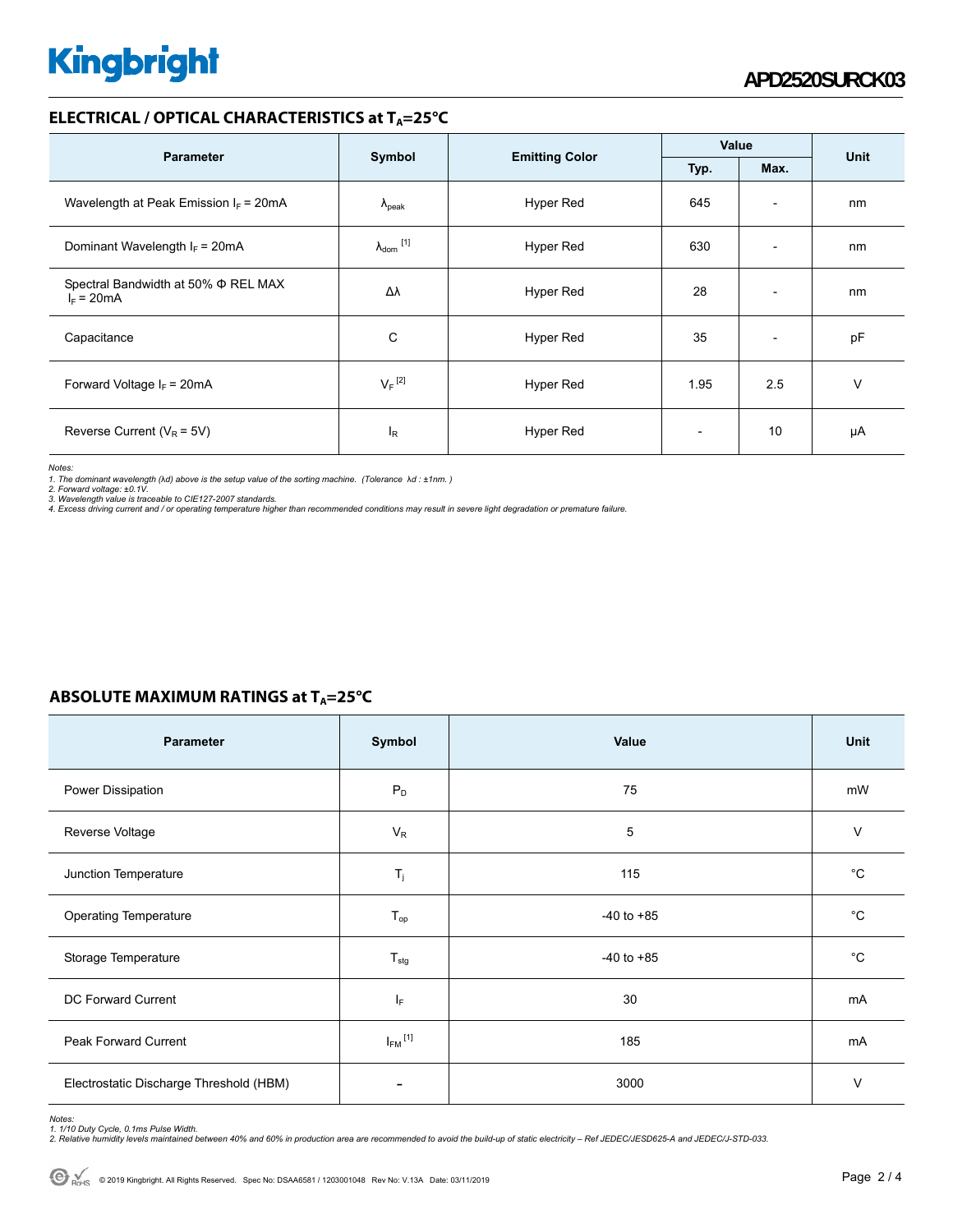# **Kingbright**

## **TECHNICAL DATA**



#### **SPATIAL DISTRIBUTION**



#### **HYPER RED**



#### **REFLOW SOLDERING PROFILE for LEAD-FREE SMD PROCESS**



- *Notes: 1. Don't cause stress to the LEDs while it is exposed to high temperature. 2. The maximum number of reflow soldering passes is 2 times.*
- 
- *3. Reflow soldering is recommended. Other soldering methods are not recommended as they might cause damage to the product.*

# **Ambient Temperature**



#### **TAPE SPECIFICATIONS** (units : mm)



**REEL DIMENSION** (units : mm)





 $\bigodot$ <sub>RoHS</sub> © 2019 Kingbright. All Rights Reserved. Spec No: DSAA6581 / 1203001048 Rev No: V.13A Date: 03/11/2019